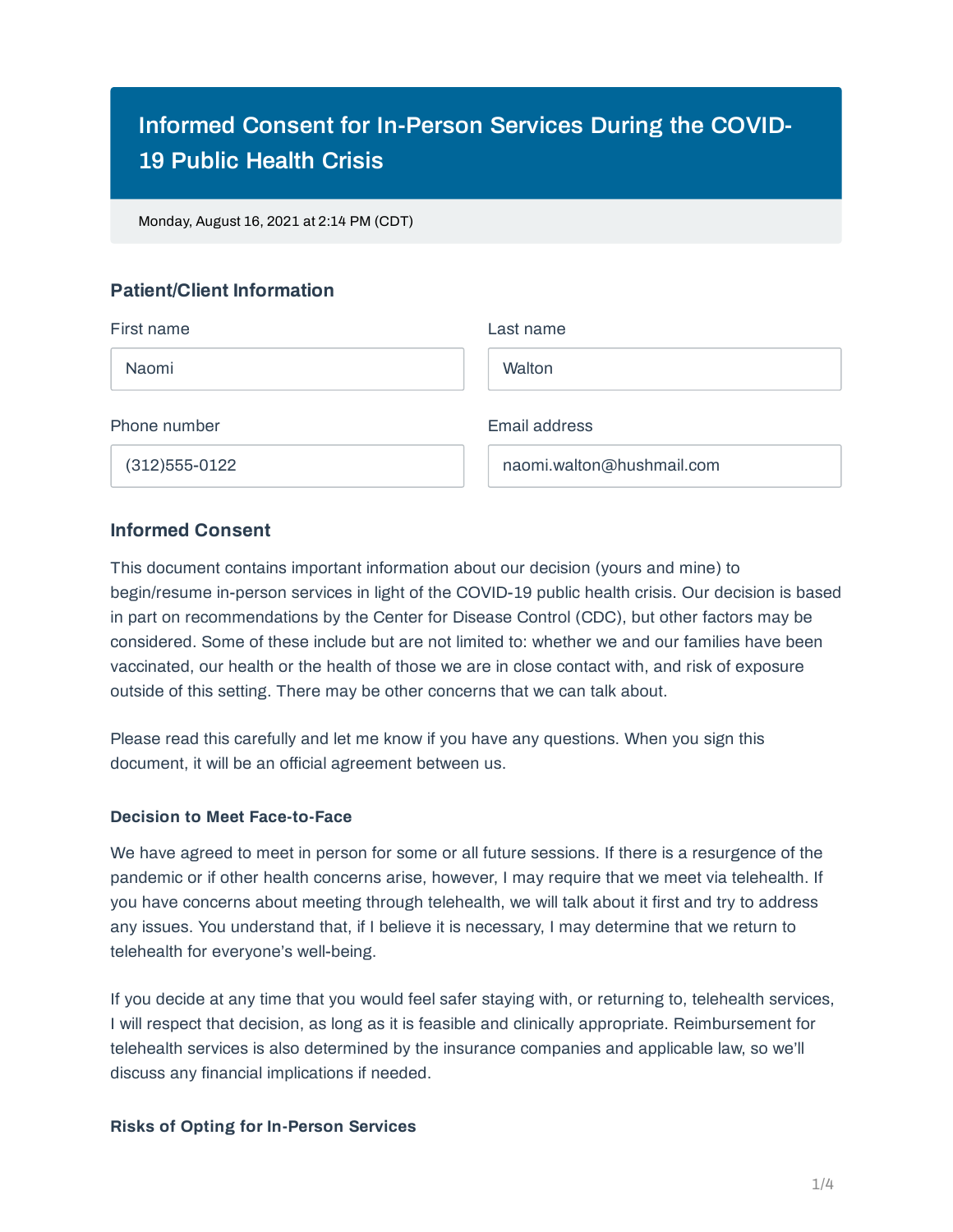You understand that by coming to the office, you are assuming the risk of exposure to the coronavirus (or other public health risk). This risk may increase if you travel by public transportation, cab, or ridesharing service.

#### **Your Responsibility to Minimize Your Exposure**

To obtain services in person, you agree to take certain precautions which will help keep everyone (you, me, and our families, [my other staff] and other patients) safer from exposure, sickness and possible death. If you do not adhere to these safeguards, it may result in our starting / returning to a telehealth arrangement.

Check each to indicate that you understand and agree to these actions:

- $\vee$  You will tell me if you've been vaccinated. If you haven't, we'll talk about the reasons and whether it's possible to meet safely in person.
- $\vee$  You will only keep your in-person appointment if you are symptom free.
- Y You will only keep your in-person appointment if you have been fever free for a minimum of 10 days prior to our appointment.
- Y You will cancel your appointment if you have been in contact with someone who has tested positive within the last 14 days.
- $\vee$  You will take your temperature before coming to each appointment. If it is elevated (100 Fahrenheit or more), or if you have other symptoms of the coronavirus, you agree to cancel the appointment or proceed using telehealth. If you wish to cancel for this reason, I won't charge you our normal cancellation fee.
- $\vee$  You will wait in your car or outside [or in a designated safer waiting area] until no earlier than 5 minutes before our appointment time.
- $\vee$  You will wash your hands or use alcohol-based hand sanitizer when you enter the building.
- $\vee$  You will adhere to the safe distancing precautions we have set up in the waiting room and testing/therapy room. For example, you won't move chairs or sit where we have signs asking you not to sit.
- $\vee$  You will wear a mask in all areas of the office (I [and my staff] will too).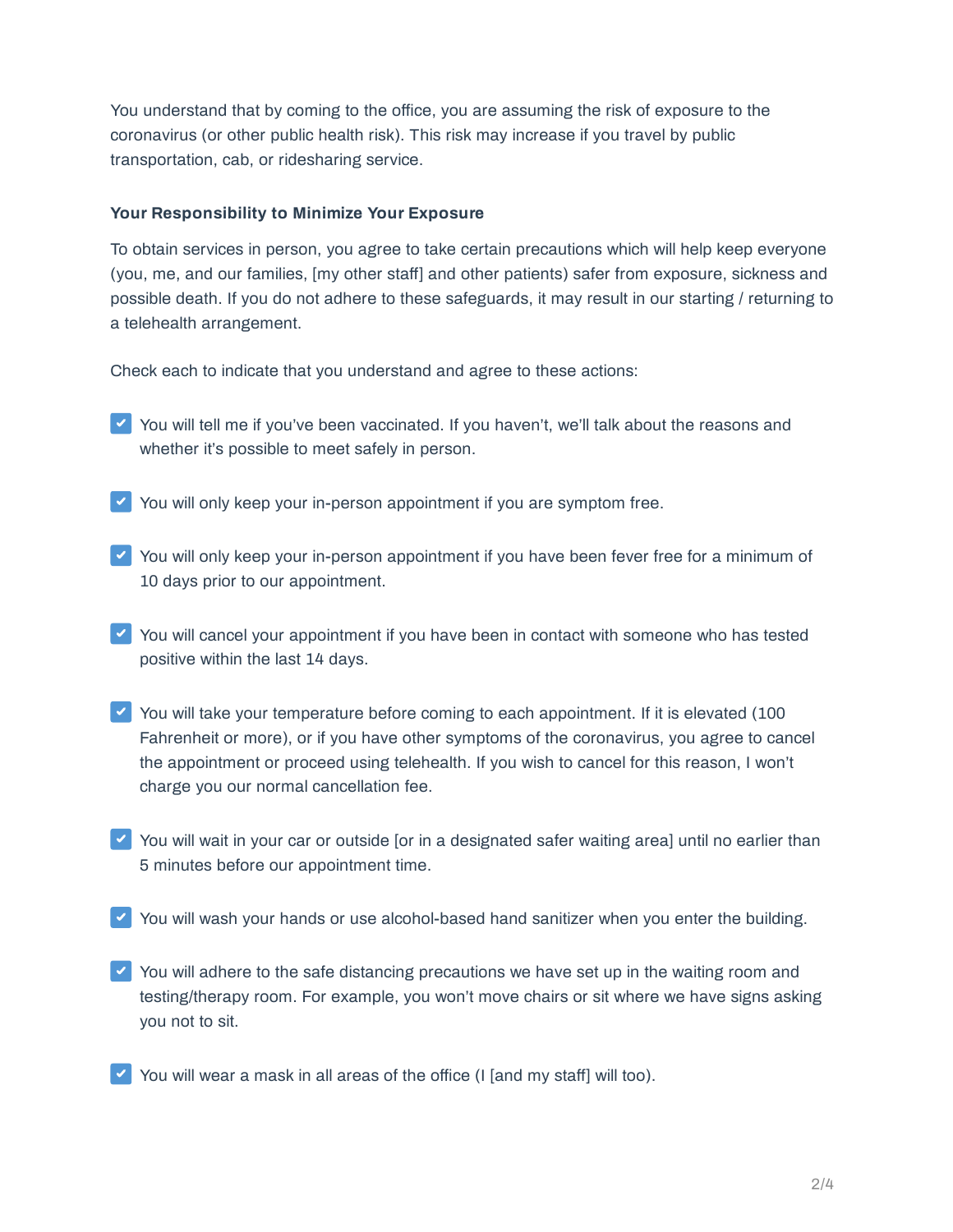- Y You will keep a distance of 6 feet and there will be no physical contact (e.g. no shaking hands) with me [or staff].
- Y You will try not to touch your face or eyes with your hands. If you do, you will immediately wash or sanitize your hands.
- $\leq$  If you are bringing your child, you will make sure that your child follows all of these sanitation and distancing protocols.
- Y You will take steps between appointments to minimize your exposure to COVID.
- $\vee$  If you have a job that exposes you to other people who are infected, you will immediately let me [and my staff] know.
- $\blacktriangleright$  If your commute or other responsibilities or activities put you in close contact with others (beyond your family), you will let me [and my staff] know.
- $\vee$  If a resident of your home tests positive for the infection, you will immediately let me [and my staff] know and we will then [begin] resume treatment via telehealth.

I may change the above precautions if additional local, state or federal orders or guidelines are published. If that happens, we will talk about any necessary changes.

# **My Commitment to Minimize Exposure**

My practice has taken steps to reduce the risk of spreading the coronavirus within the office and we have posted our efforts on our website and in the office. Please let me know if you have questions about these efforts.

# **If You or I Are Sick**

You understand that I am committed to keeping you, me, [my staff] and all of our families safe from the spread of this virus. If you show up for an appointment and I [or my office staff] believe that you have a fever or other symptoms, or believe you have been exposed, I will have to require you to leave the office immediately. We can follow up with services by telehealth as appropriate.

If I [or my staff] test positive for the coronavirus, I will notify you so that you can take appropriate precautions.

#### **Your Confidentiality in the Case of Infection**

If you have tested positive for the coronavirus, I may be required to notify local health authorities that you have been in the office. If I have to report this, I will only provide the minimum information